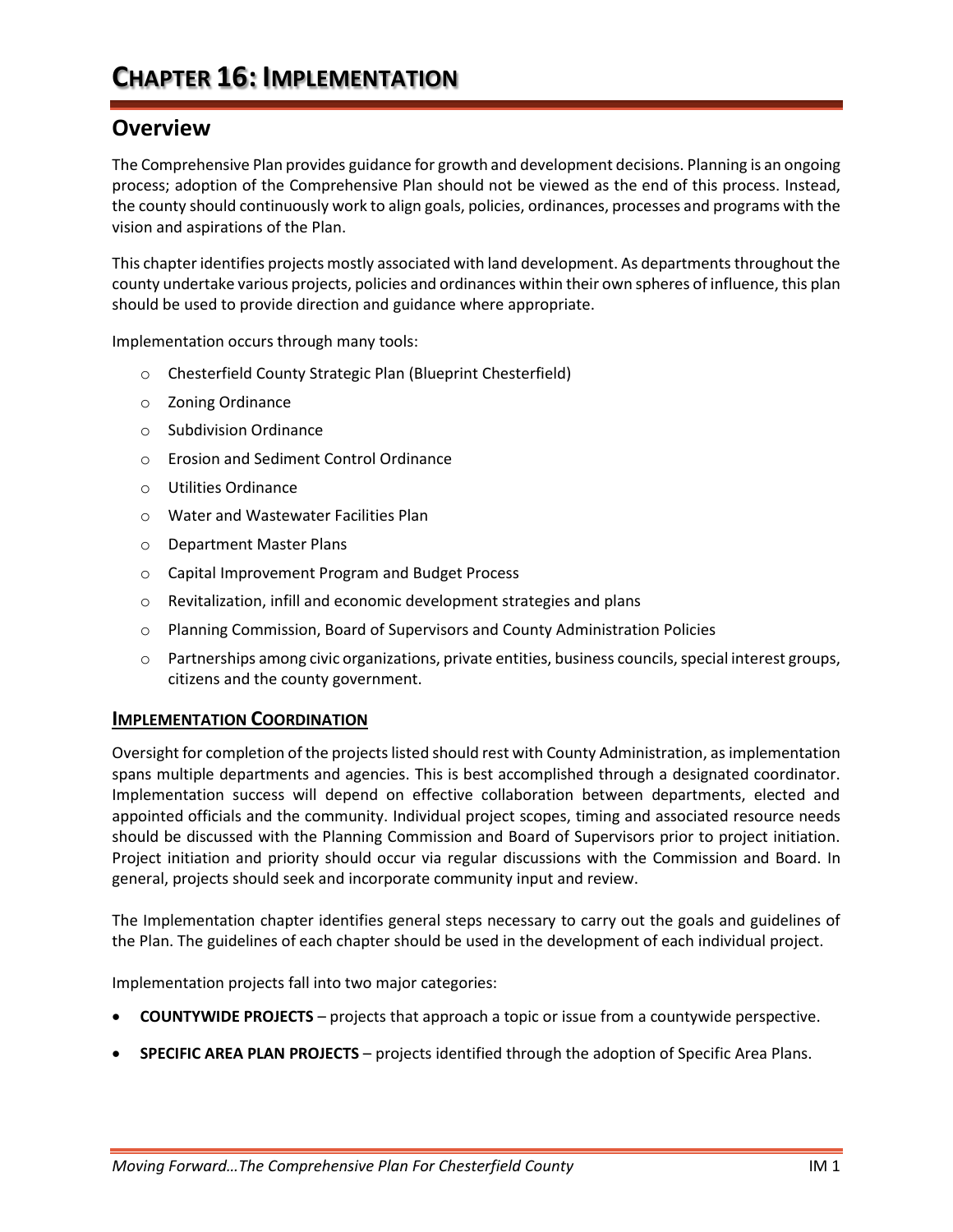#### **IMPLEMENTATION TABLE KEY**

The implementation tables on the following pages use these column headings:

**Action:** general name and description of project.

**Project Lead:** department/entity primarily responsible for project completion.

**Priority:** projects are differentiated between those that are a more immediate need and should be accomplished within five years of the plan's adoption (Phase 1), and those that, while important, could be completed as time and resources allow (Phase 2).

**Time Need:** estimated amount of time needed to complete the project once it has begun.

**Funding Source:** general identification of potential funding source(s) for project if necessary. Actual project completion may involve other funding sources than those identified.

**Outcome/Deliverable:** general description of project completion and whether Planning Commission/Board of Supervisors formal approval is required.

**Chapter Tie:** identifies which plan chapter(s) project aligns with.

*Projects noted with \* have been carried over from the 2012 Comprehensive Plan Implementation chapter.*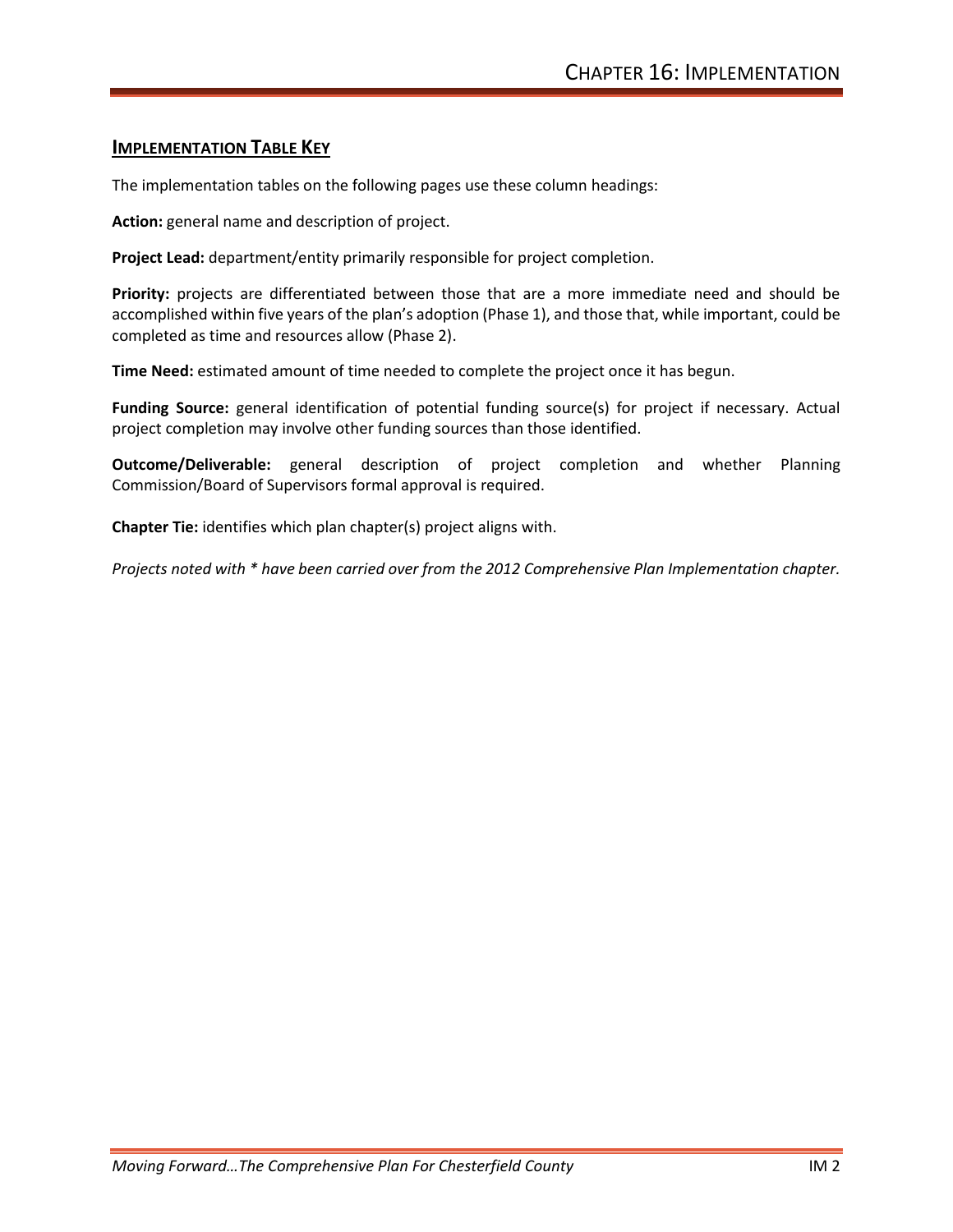|                                                                                                                                                                                                                                                                                   | <b>Project</b>                                  | <b>Time</b>         | <b>Funding</b>                         |                                                                                                                      |                                  |
|-----------------------------------------------------------------------------------------------------------------------------------------------------------------------------------------------------------------------------------------------------------------------------------|-------------------------------------------------|---------------------|----------------------------------------|----------------------------------------------------------------------------------------------------------------------|----------------------------------|
| <b>PHASE 1 PROJECTS</b>                                                                                                                                                                                                                                                           | <b>Lead</b>                                     | <b>Need</b>         | <b>Source</b>                          | <b>Outcome/ Deliverable</b>                                                                                          | <b>Chapter Tie</b>               |
| <b>Comprehensive Ordinance Amendment.*</b><br>Review and revise Zoning Ordinance to<br>streamline processes and revise/add zoning<br>districts to reflect plan guidance. Includes<br>updates to development policies such as<br>Connectivity, Sidewalks, Bicycle Facilities, etc. | Planning                                        | 18-24<br>months     | General<br>Fund                        | <b>Revised Zoning Ordinance</b><br>adopted by Board of<br>Supervisors<br>Policies adopted in support<br>of Ordinance | 5, 6, 7, 8, 9, 10, 12, 13,<br>14 |
| Affordable/Workforce Housing Strategy.*<br>Recommend an approach for the provision of<br>affordable/workforce housing. Will also<br>address senior housing.                                                                                                                       | Community<br>Enhancem<br>ent                    | $12 - 18$<br>months | General<br>Fund                        | Strategy accepted by Board<br>of Supervisors, further<br>direction provided                                          | 5, 6, 7, 10                      |
| <b>County Property Acquisition Policies.* Review</b><br>and revise policies including site evaluation,<br>substantial accord, acquisition,<br>conservation/open space, reuse and<br>surplussing to reflect plan guidance.                                                         | Planning<br><b>Utilities</b><br><b>Gen Svcs</b> | $6 - 12$<br>months  | N/A                                    | Policies adopted by County<br>Administration                                                                         | 8, 9, 10, 15                     |
| Neighborhood Connector Study.* Develop<br>approaches, ordinances and policies for<br>neighborhood connector paths countywide.                                                                                                                                                     | Planning<br>Parks &<br>Rec                      | $6 - 12$<br>months  | General<br>Fund<br>(already<br>funded) | Revised policy and ordinance<br>adopted by Board of<br>Supervisors                                                   | 13, 14, 15                       |
| Transportation<br><b>Non-Motorized</b><br>Signage.*<br>Establish standardized signage and location<br>protocols for the network in coordination with<br>the Police and Fire/EMS Departments for<br>emergency response purposes.                                                   | Planning<br><b>CDOT</b><br>Parks &<br>Rec       | $12 - 18$<br>months | General<br>Fund                        | Policy adopted by County<br>Administration                                                                           | 13, 14, 15                       |
| <b>Implementation Annual Report.</b> Prepare an<br>annual report identifying progress and status<br>of implementation projects.                                                                                                                                                   | Planning                                        | $3 - 6$<br>months   | N/A                                    | Annual report presented to<br>County Admin, CPC & BOS                                                                | 3, 16                            |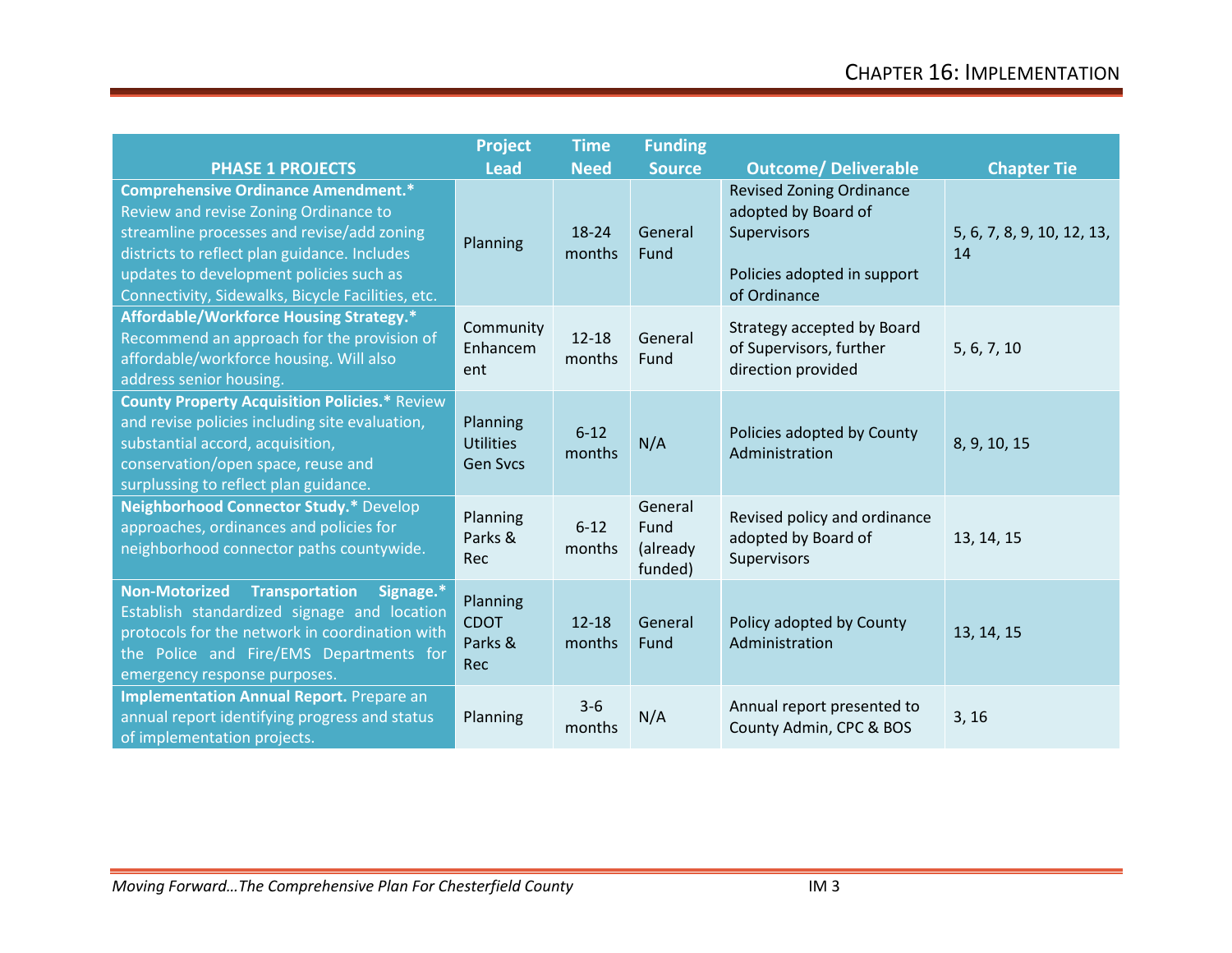| <b>PHASE 1 PROJECTS</b>                                                                                                                                                                             | <b>Project</b><br><b>Lead</b> | <b>Time</b><br><b>Need</b> | <b>Funding</b><br><b>Source</b>    | <b>Outcome/ Deliverable</b>                                                               | <b>Chapter Tie</b>                           |
|-----------------------------------------------------------------------------------------------------------------------------------------------------------------------------------------------------|-------------------------------|----------------------------|------------------------------------|-------------------------------------------------------------------------------------------|----------------------------------------------|
| Water & Wastewater Facilities Plan Update.<br>Update the system plan to reflect comp plan<br>recommendations for public<br>water/wastewater supply and demand<br>analysis.                          | <b>Utilities</b>              | 18-24<br>months            | <b>Utilities</b><br><b>CIP</b>     | Updated plan presented to<br><b>Board of Supervisors</b>                                  | 10, 12                                       |
| Homeowner Education. Promote homeowner<br>education programs to support property<br>maintenance efforts.                                                                                            | Community<br>Enhancem<br>ent  | $12 - 18$<br>months        | General<br>Fund,<br><b>CDBG</b>    | Program established,<br>deployed and marketed                                             | 6, 7                                         |
| <b>Revise Property Maintenance Codes. Review</b><br>and revise county codes to improve property<br>maintenance standards countywide.                                                                | Community<br>Enhancem<br>ent  | $12 - 18$<br>months        | N/A                                | Ordinance/policies adopted<br>by Board of Supervisors                                     | 6, 7                                         |
| Redevelopment Focus. Build organizational<br>capacity for redevelopment projects in<br>revitalization areas. Identify funding<br>mechanisms and project opportunities.                              | Community<br>Enhancem<br>ent  | 18-36<br>months            | General<br>Fund,<br>CDBG,<br>Other | Organizational capacity built,<br>funding identified, project<br>opportunities identified | 5, 7, 10                                     |
| Specific Area Plans. Continue detailed<br>planning efforts as identified. Identify and use<br>other tactical placemaking tools to be applied<br>to planning efforts in unique opportunity<br>areas. | Planning                      | 18-24<br>months            | N/A                                | SAPs adopted by Board of<br>Supervisors                                                   | 5, 6, 7, 8, 9, 10, 11, 12,<br>13, 14, 15, 16 |
| <b>Tax Abatement in Revitalization Areas.</b><br>Establish a tax abatement program for new<br>construction in revitalization areas to spur<br>private investment.                                   | Community<br>Enhancem<br>ent  | $12 - 18$<br>months        | N/A                                | Ordinance/program adopted<br>by Board of Supervisors and<br>marketed                      | 7, 10                                        |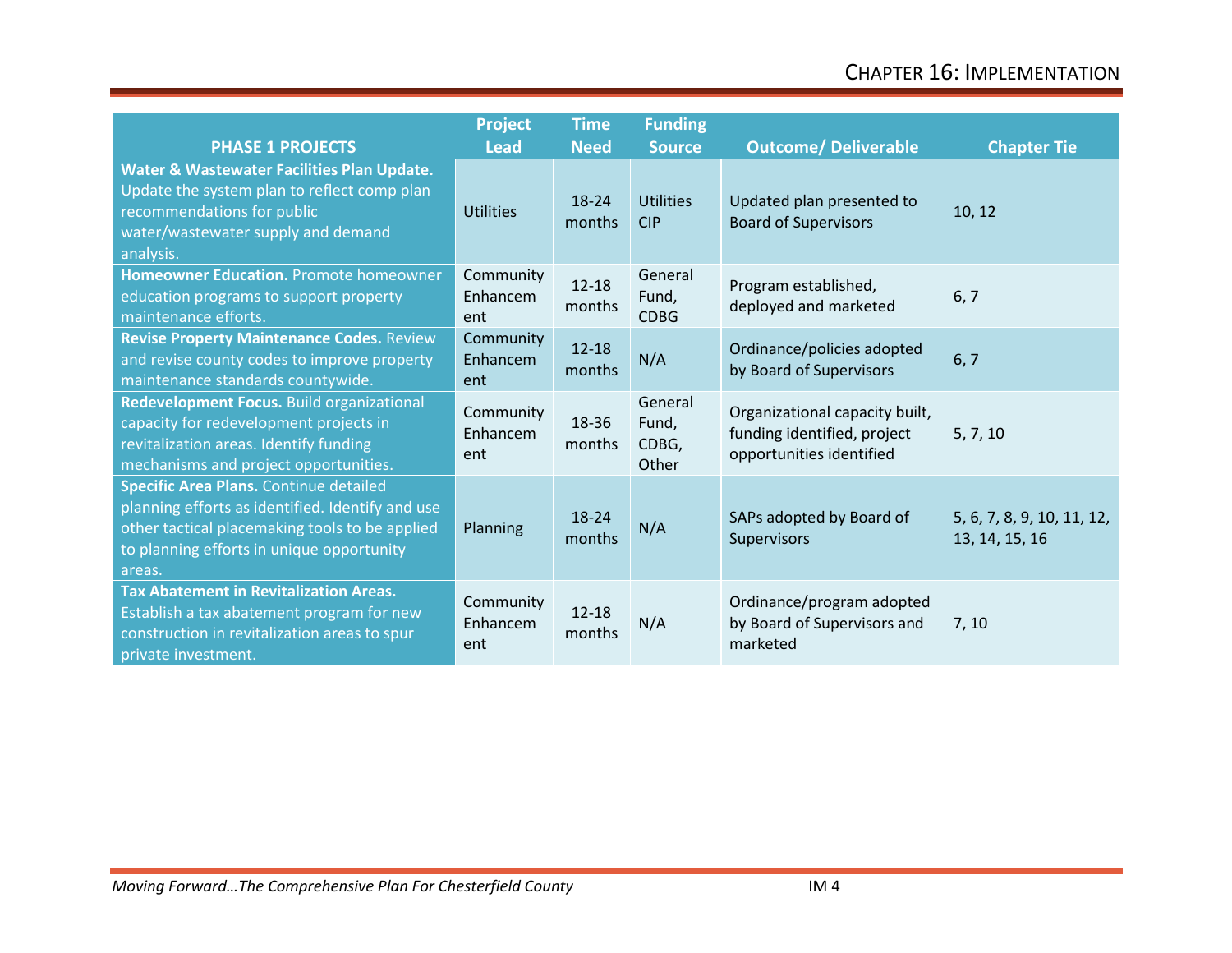| <b>PHASE 2 PROJECTS</b>                                                                                                                                                   | <b>Project</b><br><b>Lead</b>           | <b>Time</b><br><b>Need</b> | <b>Funding</b><br><b>Source</b> | <b>Outcome/ Deliverable</b>                                                                       | <b>Chapter Tie</b> |
|---------------------------------------------------------------------------------------------------------------------------------------------------------------------------|-----------------------------------------|----------------------------|---------------------------------|---------------------------------------------------------------------------------------------------|--------------------|
| <b>Historical &amp; Cultural Resource Strategy.*</b><br>Recommend an approach to guide county<br>preservation efforts both proactively and<br>reactively.                 | Planning                                | $6 - 12$<br>months         | N/A                             | Strategy adopted by Board of<br>Supervisors                                                       | 8, 10              |
| Land Conservation Tools Strategy.*<br>Recommend an approach for landowners to<br>preserve their property. Include<br>recommendations to the Land Use Taxation<br>program. | Planning                                | $6 - 12$<br>months         | N/A                             | Strategy adopted by Board of<br>Supervisors                                                       | 8, 9, 10           |
| Equestrian Community Study.* Partner with<br>interested public and private organizations to<br>determine the needs of the equestrian<br>community in Chesterfield County. | Planning<br>Parks &<br>Rec<br>Extension | $6 - 12$<br>months         | N/A                             | Study completed and<br>presented to Parks &<br><b>Recreation Advisory</b><br>Commission           | 14                 |
| Bikeways and Trails Application.* Develop an<br>online facility mapping tool for the public to use<br>on mobile devices in coordination with regional<br>partners.        | Parks &<br>Rec<br><b>IST</b>            | $12 - 18$<br>months        | General<br>Fund                 | Application created and<br>deployed to public                                                     | 14                 |
| Urban Agriculture Study. Explore and evaluate<br>potential recommendations to promote urban<br>agriculture.                                                               | Planning<br>Extension<br>Office         | $6 - 12$<br>months         | N/A                             | Report prepared with options<br>presented to Board of<br>Supervisors for further<br>consideration | 9, 10              |
| <b>Public Facilities Annual Report. Produce</b><br>annual report analyzing usage, capacities and<br>levels of service of current facilities.                              | Planning                                | $6 - 12$<br>months         | N/A                             | Report prepared and<br>presented to Planning<br>Commission and<br>Administration                  | 15                 |
| Historic Tax Credit Program. Create a program<br>of incentives to encourage investment in<br>historic properties/areas.                                                   | Community<br>Enhancem<br>ent            | $12 - 18$<br>months        | N/A                             | Ordinance(s) adopted by<br><b>Board of Supervisors</b>                                            | 7,8                |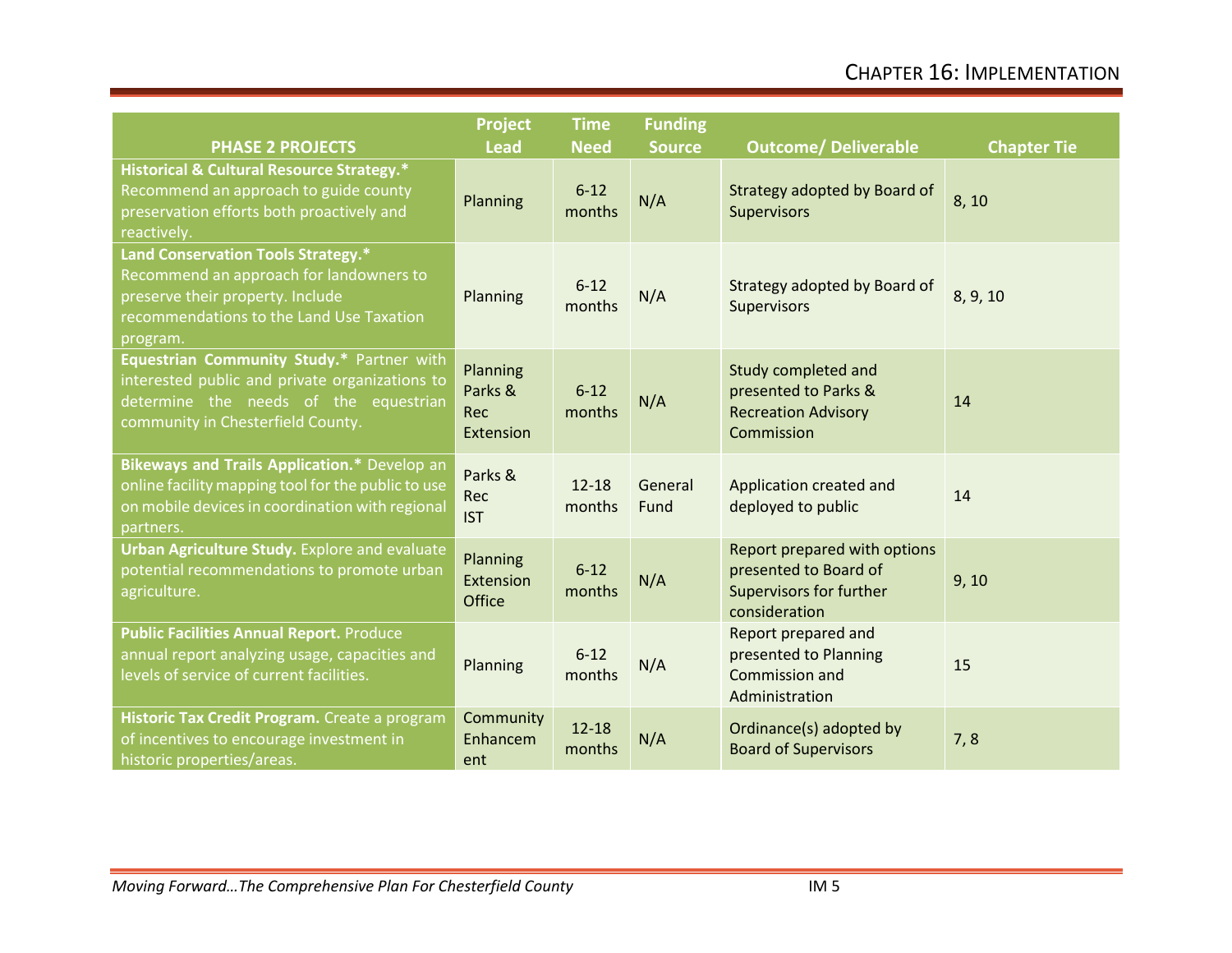| <b>PHASE 2 PROJECTS</b>                                                                                                                                          | Project<br><b>Lead</b>                   | <b>Time</b><br><b>Need</b> | <b>Funding</b><br><b>Source</b> | <b>Outcome/ Deliverable</b>                   | <b>Chapter Tie</b>  |
|------------------------------------------------------------------------------------------------------------------------------------------------------------------|------------------------------------------|----------------------------|---------------------------------|-----------------------------------------------|---------------------|
| <b>Housing Rehabilitation Grants &amp; Loans.</b><br>Establish funding to assist qualified<br>homeowners with housing rehabilitation in<br>revitalization areas. | Community<br>Enhancem<br>ent             | $18 - 24$<br>months        | General<br>Fund,<br><b>CDBG</b> | Funding approved by Board<br>of Supervisors   | 6, 7                |
| Gateway Policy. Create a policy that guides<br>appropriate signage, design and treatments at<br>the county's major gateways.                                     | Planning                                 | $12 - 18$<br>months        | N/A                             | Policy adopted by the Board<br>of Supervisors | 5, 10, 11           |
| Health Impact Policy. Develop a policy that<br>can be used to evaluate projects and programs<br>based upon their impact on community<br>health.                  | Planning<br>Community<br>Enhancem<br>ent | $12 - 18$<br>months        | N/A                             | Policy adopted by County<br>Administration    | 6, 7, 9, 10, 13, 14 |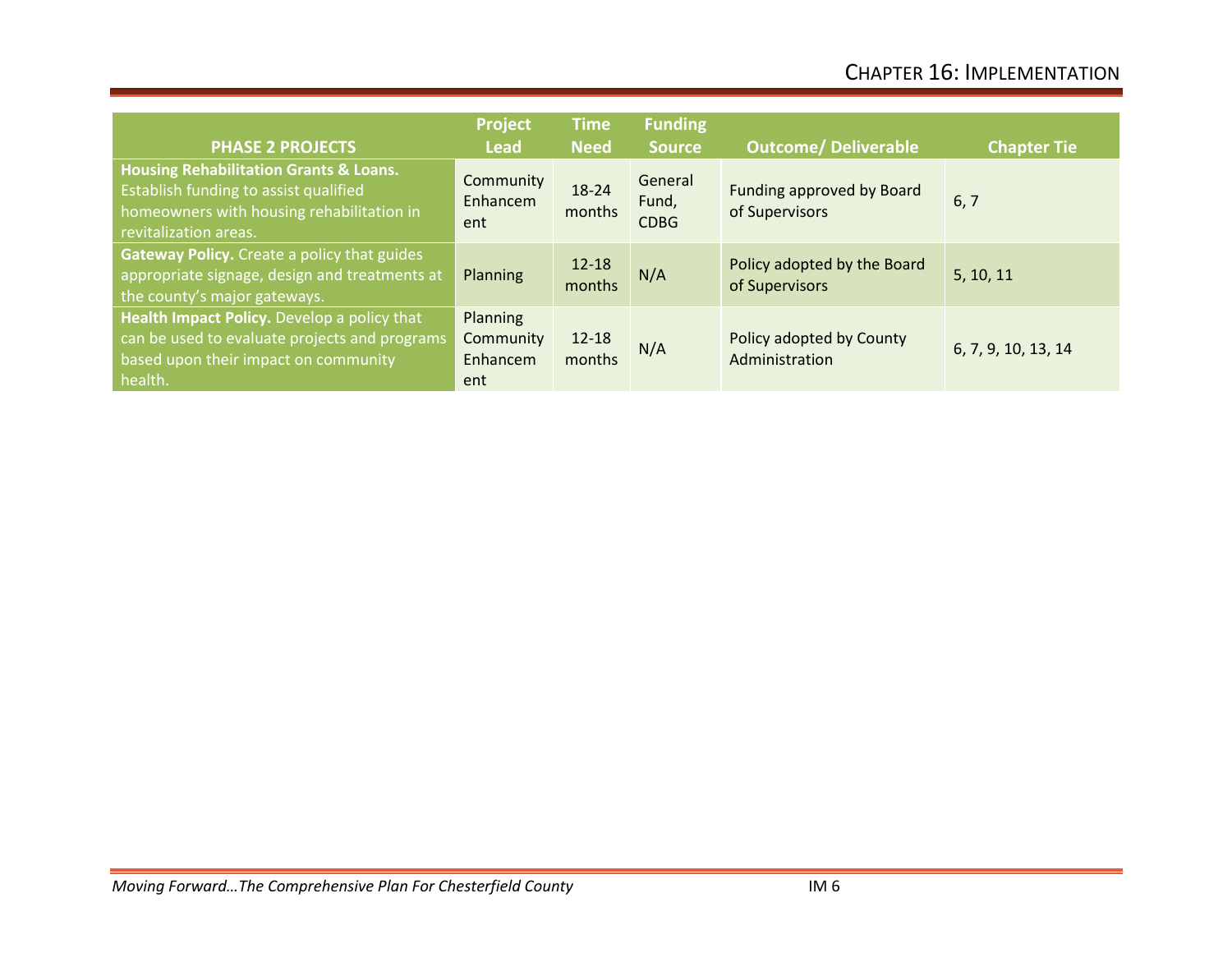| <b>ETTRICK-VSU SPECIAL AREA PLAN</b>  |                                                                                                                                                                                              |                              |  |  |
|---------------------------------------|----------------------------------------------------------------------------------------------------------------------------------------------------------------------------------------------|------------------------------|--|--|
| <b>Category</b>                       | <b>General Steps</b>                                                                                                                                                                         | <b>Department Lead</b>       |  |  |
| <b>PLANS</b>                          | REVITALIZATION PLANS. Develop revitalization plans for the Ettrick area, including<br>Neighborhood Enhancement Area plans, to promote stabilization of area neighborhoods.                   | <b>TBD</b>                   |  |  |
| <b>STRATEGIES /</b><br><b>STUDIES</b> | <b>REGIONAL ACCESS.</b> Work with local, regional and state agencies to enhance regional access<br>into the Ettrick VSU area.                                                                | <b>TRANSPORTATION</b>        |  |  |
|                                       | <b>ETTRICK POLICING OFFICE.</b> Relocate the Ettrick Policing Office from Ettrick Park to a more<br>central location, preferably along Chesterfield Avenue.                                  | PLANNING / POLICE            |  |  |
|                                       | ETTRICK TRAIN STATION IMPROVEMENT. Seek out funds to improve the Ettrick Train Station,<br>including facilities, access and aesthetics.                                                      | <b>TRANSPORTATION</b>        |  |  |
| <b>INFRASTRUCTURE</b>                 | <b>WASTEWATER SYSTEM IMPROVEMENT.</b> Prepare and submit a request for the county's Capital<br>Improvement Program to fund upgrades to the wastewater system along Chesterfield<br>Avenue.   | <b>COUNTY ADMINISTRATION</b> |  |  |
|                                       | STORMWATER SYSTEM IMPROVEMENT. Prepare and submit a request for the county's Capital<br>Improvement Program to fund upgrades to the stormwater drainage system along<br>Chesterfield Avenue. | <b>COUNTY ADMINISTRATION</b> |  |  |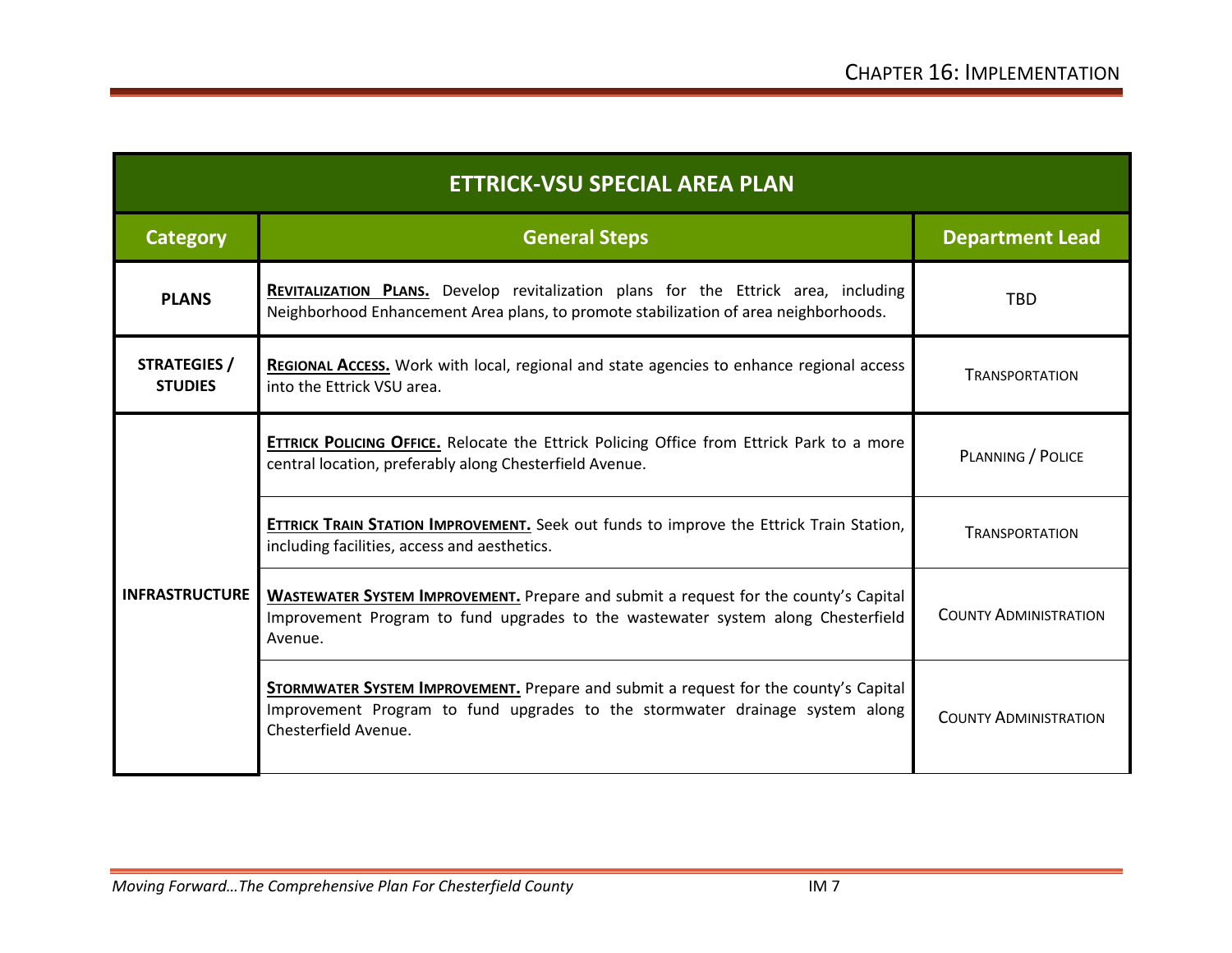| <b>ETTRICK-VSU SPECIAL AREA PLAN</b> |                                                                                                                                                                  |                        |  |  |
|--------------------------------------|------------------------------------------------------------------------------------------------------------------------------------------------------------------|------------------------|--|--|
| <b>Category</b>                      | <b>General Steps</b>                                                                                                                                             | <b>Department Lead</b> |  |  |
|                                      | ABOVE GROUND UTILITIES. Work with Dominion Power to have above ground utilities along<br>area roads relocated or buried.                                         | <b>TBD</b>             |  |  |
| <b>OTHER</b>                         | <b>VSU Master Plan.</b> Work with VSU on developing their master plan to ensure the Master<br>Plan and the Ettrick VSU Special Area Plan are complementary.      | PLANNING               |  |  |
|                                      | <b>Civic Group Formation.</b> Work with community representatives to establish a cooperative<br>relationship between county staff and community representatives. | PLANNING               |  |  |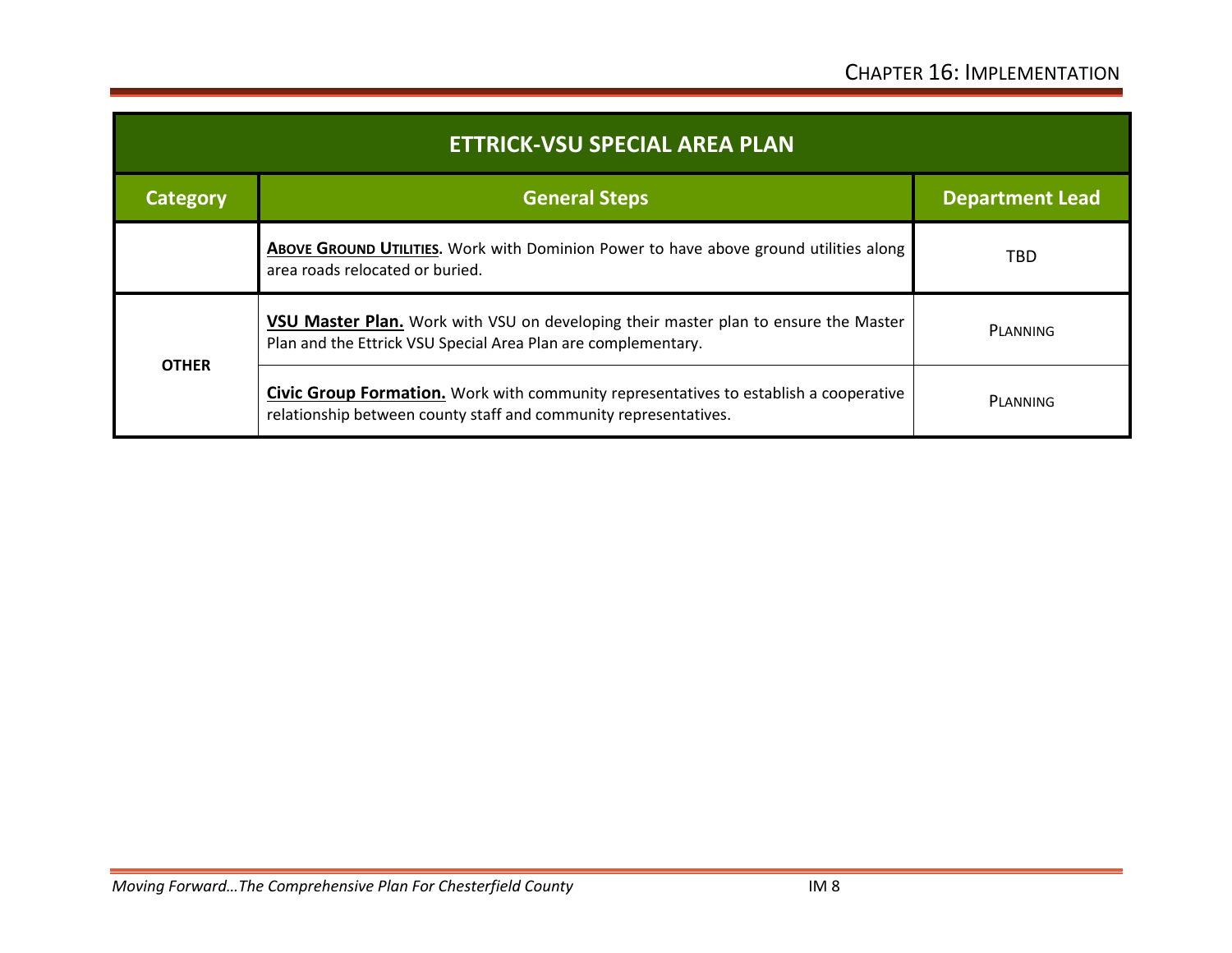| <b>BON AIR SPECIAL AREA PLAN</b> |                                                                                                                                                                                                                                                                                                |                                     |  |  |
|----------------------------------|------------------------------------------------------------------------------------------------------------------------------------------------------------------------------------------------------------------------------------------------------------------------------------------------|-------------------------------------|--|--|
| <b>Category</b>                  | <b>General Steps</b>                                                                                                                                                                                                                                                                           | <b>Department Lead</b>              |  |  |
|                                  | <b>BON AIR PEDESTRIAN AND BICYCLE NETWORK IMPROVEMENTS.</b> Seek and secure funding to<br>construct the recommended pedestrian and bicycle network.                                                                                                                                            | <b>TRANSPORTATION</b>               |  |  |
|                                  | <b>PEDESTRIAN AND BICYCLE RAILROAD CROSSING.</b> Work with VDOT to explore options for<br>improving the vehicular traffic pattern at the railroad crossing around Rockaway Road,<br>Bon Air Depot Lane and Rockcrest Road to accommodate pedestrian and bicycle rail<br>crossing improvements. | <b>TRANSPORTATION</b>               |  |  |
| <b>INFRASTRUCTURE</b>            | <b>BON AIR NEIGHBORHOOD PARK.</b> Seek and secure funds to develop the recommended Bon<br>Air Neighborhood Park and linear trail on land at Bon Air Elementary School.                                                                                                                         | PARKS AND RECREATION                |  |  |
|                                  | STORMWATER TREATMENT. Seek and secure funds to construct the recommended<br>stormwater treatment improvements at the stormwater outfalls into Jimmy Winter's<br>Creek on the Bon Air Elementary School site.                                                                                   | <b>ENVIRONMENTAL</b><br>ENGINEERING |  |  |
|                                  | <b>WASTEWATER EXTENSION.</b> Work with property owners in the area to extend the public<br>wastewater system into unserved areas.                                                                                                                                                              | <b>UTILITIES</b>                    |  |  |
| <b>OTHER</b>                     | CIVIC ASSOCIATION FORMATION. Work with area businesses, faith based groups and other<br>community organizations and associations to establish a community wide civic<br>association.                                                                                                           | PLANNING                            |  |  |
|                                  | <b>ABOVE GROUND UTILITIES:</b> Work with Dominion Power to relocate the above ground<br>utilities along area roads to underground.                                                                                                                                                             | <b>TBD</b>                          |  |  |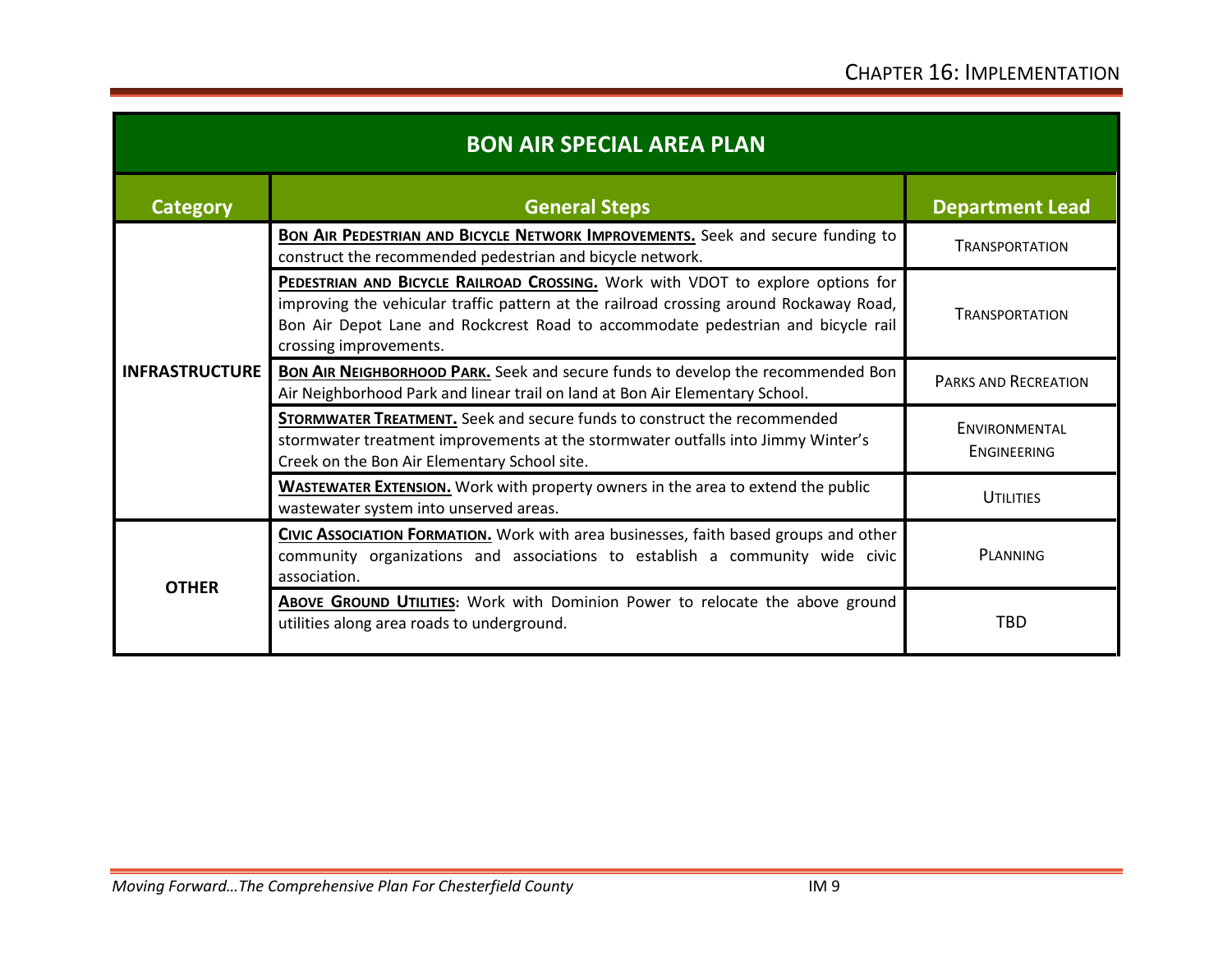| <b>Northern Jefferson Davis Special Area Plan</b>                                                                                                                                                                                                                                                                                                                                                                     |                                                            |  |  |  |
|-----------------------------------------------------------------------------------------------------------------------------------------------------------------------------------------------------------------------------------------------------------------------------------------------------------------------------------------------------------------------------------------------------------------------|------------------------------------------------------------|--|--|--|
| <b>Action</b>                                                                                                                                                                                                                                                                                                                                                                                                         | <b>Desired Outcome / Deliverables</b>                      |  |  |  |
| Revitalization Area. Designate the entire Plan geography as a revitalization area for<br>the purposes of focusing and prioritizing county revitalization efforts.                                                                                                                                                                                                                                                     | Areas adopted by Board                                     |  |  |  |
| Jefferson Davis Highway Neighborhood Enhancement Program. Expand the<br>existing proactive property maintenance program to the Plan area.                                                                                                                                                                                                                                                                             | Area neighborhoods identified; approached                  |  |  |  |
| Redevelopment Policy. Develop policy to guide the county in redevelopment.                                                                                                                                                                                                                                                                                                                                            | New administrative policy adopted                          |  |  |  |
| <b>Transit Coordinator.</b> Identify a single point of contact / responsibility to manage and<br>coordinate transit resources, opportunities, and concerns.                                                                                                                                                                                                                                                           | Identify coordinator and duties                            |  |  |  |
| Jefferson Davis Highway Regional Meeting. Hold an annual meeting between<br>public and private stakeholders in the county and City of Richmond to discuss projects,<br>programs, coordination, and concerns along Jefferson Davis Highway. More frequent<br>meetings, as necessary to address important matters, would be appropriate. Include<br>the Jefferson Davis Association as a participant in these meetings. | Annual meetings (at a minimum) held                        |  |  |  |
| Code Enforcement Policy in Revitalization Areas. Create a policy outlining<br>county's approach and priorities for property maintenance enforcement in<br>revitalization areas.                                                                                                                                                                                                                                       | New administrative policy adopted                          |  |  |  |
| Neighborhood and Business Cleanup Assistance. Provide resources (dumpsters,<br>disposal, monitoring, etc.) for cleanup efforts initiated and performed by citizens and<br>businesses.                                                                                                                                                                                                                                 | Regular clean-up activities by residents and<br>businesses |  |  |  |
| Housing Rehabilitation Zone. Incentive zone overlay to encourage residential<br>development, rehabilitation, and redevelopment in revitalization areas. Incentive<br>package could include fee waivers, process simplification, and targeted development<br>standards for a 10-year zone term.                                                                                                                        | Ordinance amendment adopted by Board                       |  |  |  |
| <b>New Design Standards.</b> Revise existing standards to increase development quality<br>and aid redevelopment efforts (such as supporting reduced site acreage<br>requirements).                                                                                                                                                                                                                                    | Ordinance amendment adopted by Board                       |  |  |  |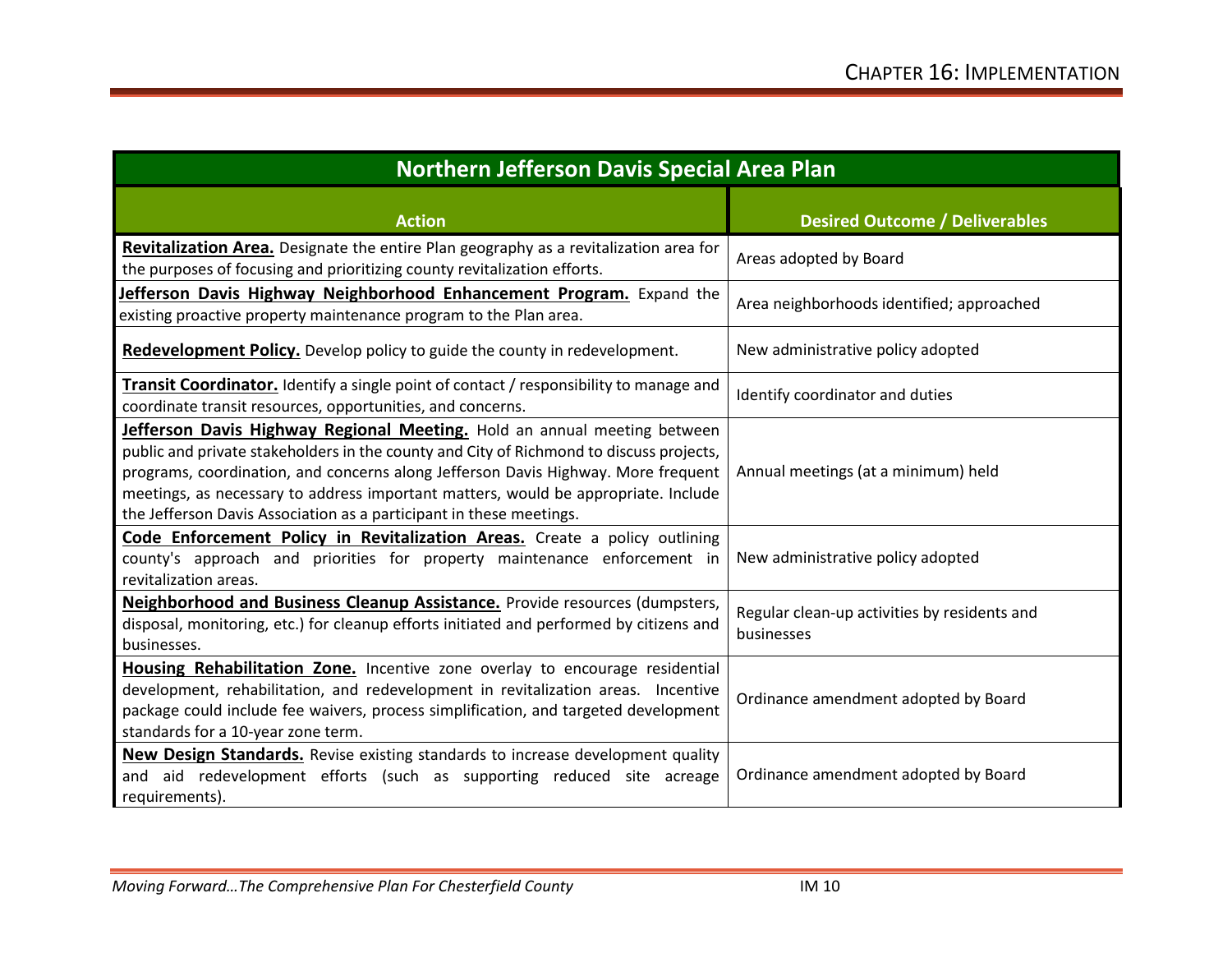| <b>Northern Jefferson Davis Special Area Plan</b>                                                                                                                                                                                                                                                                                                                                                                                                             |                                                                                                                                   |  |  |  |
|---------------------------------------------------------------------------------------------------------------------------------------------------------------------------------------------------------------------------------------------------------------------------------------------------------------------------------------------------------------------------------------------------------------------------------------------------------------|-----------------------------------------------------------------------------------------------------------------------------------|--|--|--|
| <b>Action</b>                                                                                                                                                                                                                                                                                                                                                                                                                                                 | <b>Desired Outcome / Deliverables</b>                                                                                             |  |  |  |
| Rezoning Incentives. Amend fee schedule to waive fees for rezonings, in<br>compliance with plan. Explore other potential incentives.                                                                                                                                                                                                                                                                                                                          | Ordinance amendment adopted by Board<br>Study other potential incentives                                                          |  |  |  |
| Market/Publicize Incentives and Opportunities. Actively market incentives and<br>opportunity sites to encourage investment in Plan area. Include training of frontline<br>Community Development personnel.                                                                                                                                                                                                                                                    | Marketing plan created and implemented by staff<br>Staff training completed                                                       |  |  |  |
| <b>Tax Exemption Programs.</b> Market current programs to increase usage in<br>revitalization areas. Evaluate use of new construction tax exemption programs                                                                                                                                                                                                                                                                                                  | Ordinance amendment for new construction adopted<br>by Board                                                                      |  |  |  |
| allowed under state law.                                                                                                                                                                                                                                                                                                                                                                                                                                      | Marketing program                                                                                                                 |  |  |  |
| <b>Demolition Assistance.</b> Create a program and funding source to support and<br>encourage demolition of obsolete structures in revitalization areas, beyond the scope<br>of blight removal program. This incentive could be in the form of loans or grants, and<br>would aid redevelopment efforts.                                                                                                                                                       | Program created and funded by Board                                                                                               |  |  |  |
| Jefferson Davis Highway Community Safety Education Program. Work with the<br>community to hold training sessions on crime prevention tips and techniques.                                                                                                                                                                                                                                                                                                     | Programs marketed and sessions held regularly                                                                                     |  |  |  |
| Human Services Coordinator. Identify a single point of contact within the county to<br>coordinate and promote human service division programs and services for the benefit<br>of the community.                                                                                                                                                                                                                                                               | Identify coordinator and duties                                                                                                   |  |  |  |
| Homeowner Education and Training. Develop education programs and training for<br>low income and first-time homebuyers regarding home maintenance and repairs.                                                                                                                                                                                                                                                                                                 | Instructional program established; training initiated                                                                             |  |  |  |
| Redevelopment Entity. Evaluate the feasibility and process of the creating an<br>independent entity composed of public and private-sector experts to implement<br>redevelopment initiatives.                                                                                                                                                                                                                                                                  | Study developed and presented to Board of<br>Supervisors                                                                          |  |  |  |
| Jefferson Davis Highway Streetscape Improvement District. Create construction<br>plans and phasing for streetscape improvements along Route 1 north of Route 288.<br>Identify funding for streetscape and beautification improvements and maintenance.<br>Focus initial efforts in Residential Mixed Use and Regional Mixed Use areas, and at key<br>locations such as Jefferson Davis Highway/Chippenham Parkway and Jefferson Davis<br>Highway/Willis Road. | Study completed, construction plans drafted, funding<br>district enacted and improvements programmed,<br>installed and maintained |  |  |  |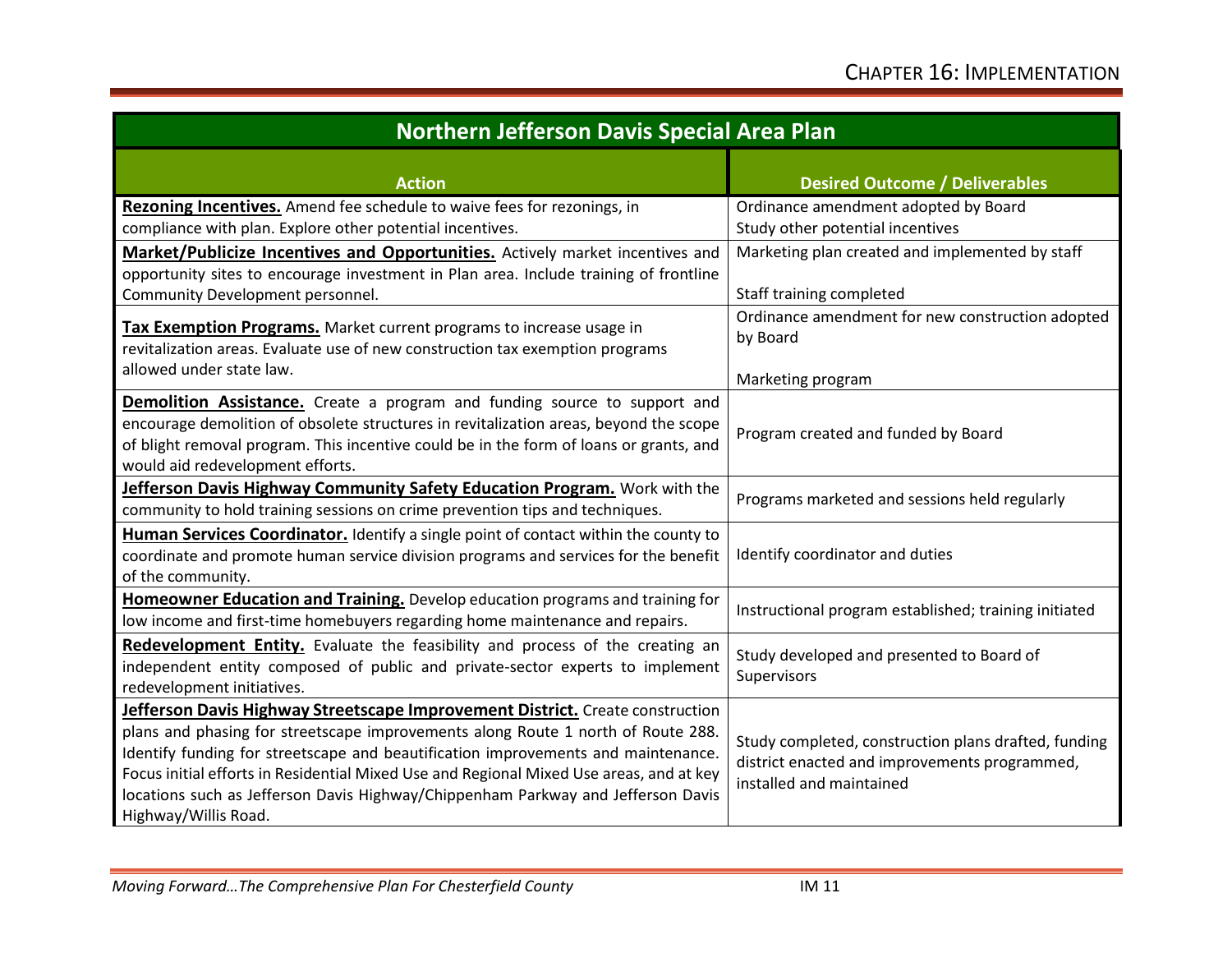| <b>Northern Jefferson Davis Special Area Plan</b>                                                                                                                                                                                                                                                                                                                                                                                                 |                                                                              |  |  |  |
|---------------------------------------------------------------------------------------------------------------------------------------------------------------------------------------------------------------------------------------------------------------------------------------------------------------------------------------------------------------------------------------------------------------------------------------------------|------------------------------------------------------------------------------|--|--|--|
| <b>Action</b>                                                                                                                                                                                                                                                                                                                                                                                                                                     | <b>Desired Outcome / Deliverables</b>                                        |  |  |  |
| Rehabilitation Financial Incentives. Develop program(s) to provide low-interest<br>loans and/or grants to homeowners, landlords, and businesses, to reinvest in<br>properties along Jefferson Davis Highway. Such programs could emphasize façade and<br>site improvements.                                                                                                                                                                       | Program created and funded by Board, additional<br>incentives identified     |  |  |  |
| Adult Education / Workforce Development Classes. Develop and deploy classes<br>in the Plan area to support workforce development on topics such as technology and<br>English proficiency; as well as self-improvement classes on topics such as health,<br>personal finance, and safety.                                                                                                                                                          | Curriculum developed, advertised, and implemented                            |  |  |  |
| <b>Community Resource Center.</b> Develop a community resource center along Jefferson<br>Davis Highway to provide the community with a wide range of government, health,<br>and educational services locally. Such center could also host community events and<br>even a farmer's market.                                                                                                                                                         | Study completed. Facility designed, funded, built, or<br>leased and occupied |  |  |  |
| Jefferson Davis Highway Community Events. Develop and hold annual events<br>celebrating the history, diversity, and assets of the Jefferson Davis corridor to<br>strengthen community identity and pride. Hold events such as neighborhood/<br>business/waterway cleanup days to beautify community.                                                                                                                                              | At least one annual event created and held,<br>supported by county           |  |  |  |
| <b>Community Service Inventory.</b> Create an inventory of non-profit, church-based,<br>government and private programs that provide services to the Jefferson Davis<br>community and publicize this information to the community.                                                                                                                                                                                                                | Inventory created and maintained with county<br>support                      |  |  |  |
| <b>Comprehensive Medical Services Facility.</b> In partnership with state agencies, and<br>local private and non-profit healthcare entities, pursue the creation of a behavioral and<br>physical health facility within the community. This facility should provide affordable<br>care to the community and include 24-hour emergency care, along with community<br>resource center functions centered on mental health/social services programs. | Study completed. Facility built or leased and opened.                        |  |  |  |
| New Revitalization Zoning District. Create a new zoning classification that would<br>encourage owners of property zoned General Business (C-5) to rezone such properties<br>for less intense use by providing a wider range of uses (such as higher-density<br>residential uses incorporated into a mixed-use projects).                                                                                                                          | Ordinance amendment adopted by Board                                         |  |  |  |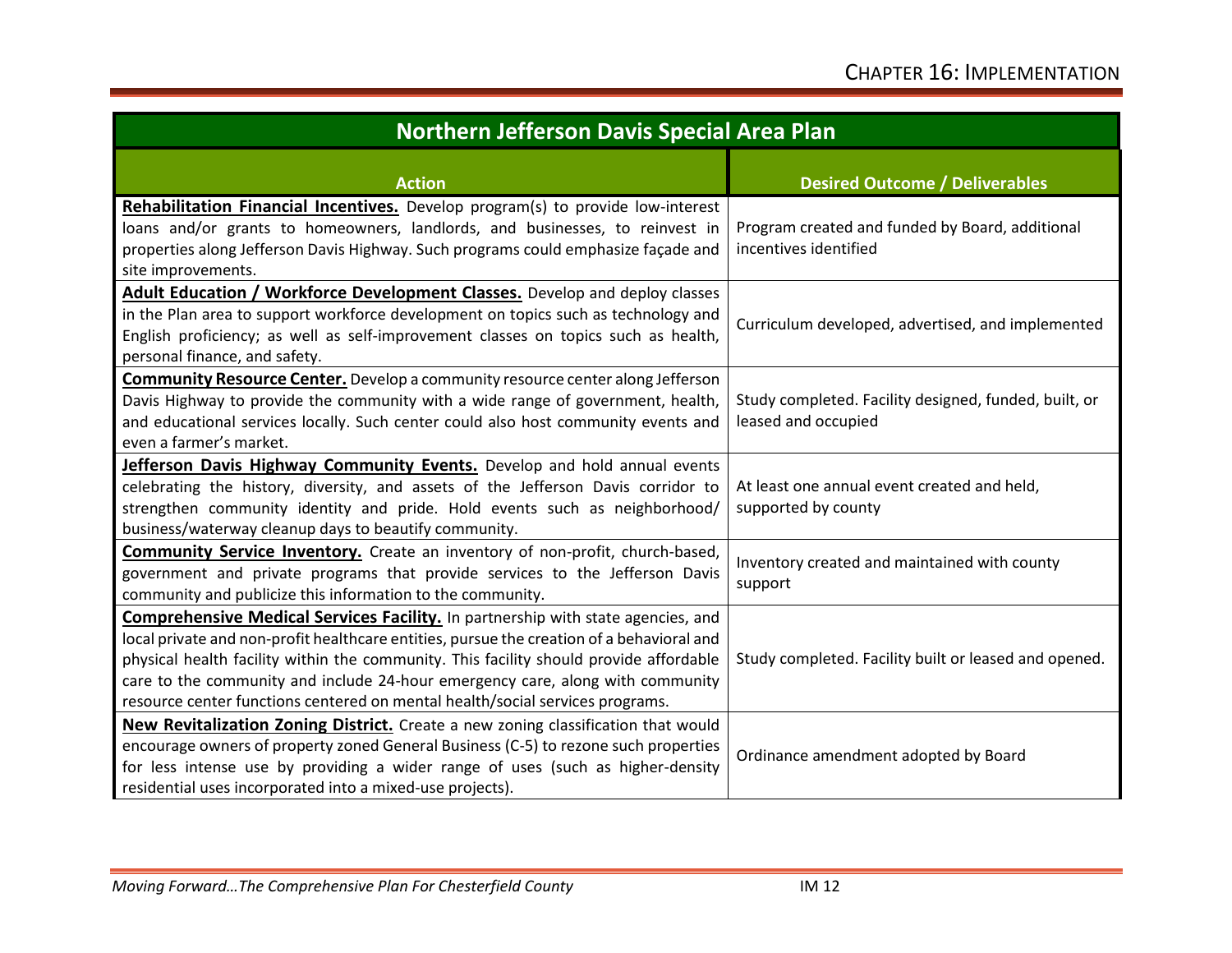| <b>Northern Jefferson Davis Special Area Plan</b>                                                                                                                                                                                                                                                                                                            |                                                                   |  |  |  |
|--------------------------------------------------------------------------------------------------------------------------------------------------------------------------------------------------------------------------------------------------------------------------------------------------------------------------------------------------------------|-------------------------------------------------------------------|--|--|--|
| <b>Action</b>                                                                                                                                                                                                                                                                                                                                                | <b>Desired Outcome / Deliverables</b>                             |  |  |  |
| Zoning Density Bonus. Increased unit yield to Plan densities in exchange for<br>provision of affordable housing units and/or redevelopment of existing substandard<br>housing.                                                                                                                                                                               | Ordinance amendment adopted by Board                              |  |  |  |
| Annual Job Fair. Hold an annual job fair within the Plan area and encourage<br>participation by area employers.                                                                                                                                                                                                                                              | Fair held annually, assisted by county                            |  |  |  |
| Mercado. Explore potential locations and designs within the corridor to develop an<br>outdoor market/green space for community gatherings. Study potential funding<br>sources.                                                                                                                                                                               | Study completed. Facility designed, funded, and<br>constructed.   |  |  |  |
| Jefferson Davis Highway Police Residency. Develop financial incentives to<br>encourage county police to reside in neighborhoods within the Plan area to increase<br>sense of safety in community.                                                                                                                                                            | Incentives identified and funded.                                 |  |  |  |
| <b>Business License / Use Monitoring Study.</b> Conduct a study of how best to monitor<br>new business licenses in revitalization areas to ensure uses are legal and meet zoning<br>requirements.                                                                                                                                                            | Study completed and presented to County<br>Administration         |  |  |  |
| JDA Executive Director. Work with the JDA to find funding to hire an Executive<br>Director to coordinate community activities, as well as enhance membership and<br>programs on behalf of the JDA.                                                                                                                                                           | Position created and filled (seed)                                |  |  |  |
| Historic Tax Credit Program. Partner with the private sector to evaluate<br>establishment of a historic tax credit program in the Plan area.                                                                                                                                                                                                                 | Study completed, may include recommended actions                  |  |  |  |
| Business Relocation Assistance. Approach business owners of uses that do not<br>comply with the Plan to assist voluntary relocation of such businesses to more<br>compatible locations. Consider incentives such as fee waivers and expedited<br>permitting.                                                                                                 | Process developed, area business owners contacted<br>for interest |  |  |  |
| <b>Environmental Remediation Assistance.</b> Create a program and funding source to<br>support and encourage environmental site remediation activities on former<br>commercial and industrial properties. This program could be in the form of loans or<br>grants to encourage redevelopment of impaired properties and to restore<br>environmental quality. | Program created and funded by Board                               |  |  |  |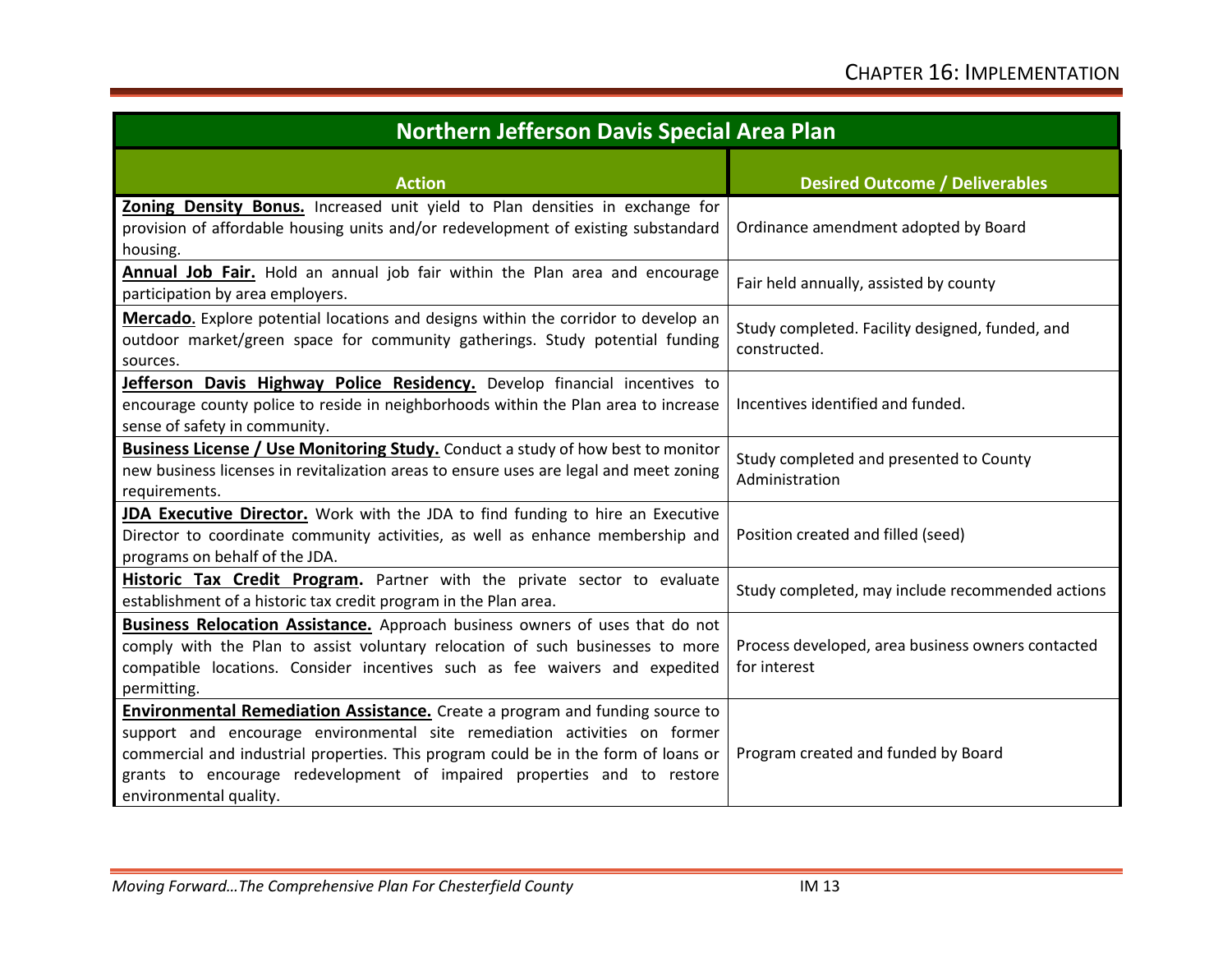| Northern Jefferson Davis Special Area Plan                                                                                                                                                                                                                                                                                                                                                                                                |                                                                                                                           |  |  |  |
|-------------------------------------------------------------------------------------------------------------------------------------------------------------------------------------------------------------------------------------------------------------------------------------------------------------------------------------------------------------------------------------------------------------------------------------------|---------------------------------------------------------------------------------------------------------------------------|--|--|--|
| <b>Action</b>                                                                                                                                                                                                                                                                                                                                                                                                                             | <b>Desired Outcome / Deliverables</b>                                                                                     |  |  |  |
| Jefferson Davis Highway Community Tax Increment Financing District. Evaluate<br>the feasibility, costs, and benefits of creating a Tax Increment Financing district to<br>earmark future property tax revenue increases within the plan geography toward<br>public improvement projects within the community.                                                                                                                             | Financing district evaluated                                                                                              |  |  |  |
| Property Maintenance Requirements. Subject to limitations of the Virginia<br>Uniform Statewide Building Code, evaluate more stringent property maintenance<br>requirements.                                                                                                                                                                                                                                                               | Ordinance amendments evaluated and adopted.                                                                               |  |  |  |
| Implementation Coordinator. Designate a single point of contact within the county<br>organization to coordinate and track plan implementation.                                                                                                                                                                                                                                                                                            | Staff person identified.                                                                                                  |  |  |  |
| Infrastructure Improvement. Design, fund and construct the road, park and utility<br>improvements recommended by the special area plan.                                                                                                                                                                                                                                                                                                   | Improved roads, parks, and utility systems                                                                                |  |  |  |
| Asset Based Community Development. Encourage and support citizen-driven asset<br>based community development initiatives.                                                                                                                                                                                                                                                                                                                 | Build staff capacity and fund assistance programs                                                                         |  |  |  |
| JDA Support. Continue working with the JDA to develop their self-sufficiency. County<br>should assist in creation of work programs, strategic planning, membership drives and<br>positive community outreach activities, events, and marketing.                                                                                                                                                                                           | Ongoing support to community-based organization                                                                           |  |  |  |
| Jefferson Davis Highway Neighborhood and Business Watches. Proactively<br>approach community entities in the Plan area to develop neighborhood and business<br>watches to aid in crime prevention and police-community relationship building.                                                                                                                                                                                             | Neighborhoods and businesses contacted and new<br>watches established                                                     |  |  |  |
| <b>Inventories of existing conditions.</b> Produce and maintain inventories of the<br>condition of uses, sites and structures that contribute to the health of the community<br>or may require attention due to poor condition of improvements, underutilization of<br>property, or obsolescence of uses. This inventory should be updated regularly and used<br>as a tool for advancing the revitalization recommendations of this Plan. | Ongoing efforts to create and maintain inventories.                                                                       |  |  |  |
| <b>Community Organization Support</b> . Help develop and build capacity of community<br>organizations serving the plan area.                                                                                                                                                                                                                                                                                                              | Community organizations created and supported.                                                                            |  |  |  |
| Marketing Plan. Develop a marketing plan to promote the Northern Jefferson Davis<br>Community as a place to live, work, play, invest, and visit.                                                                                                                                                                                                                                                                                          | Ongoing efforts to market the Northern Jefferson<br>Davis Community as a place to live, work, play, invest,<br>and visit. |  |  |  |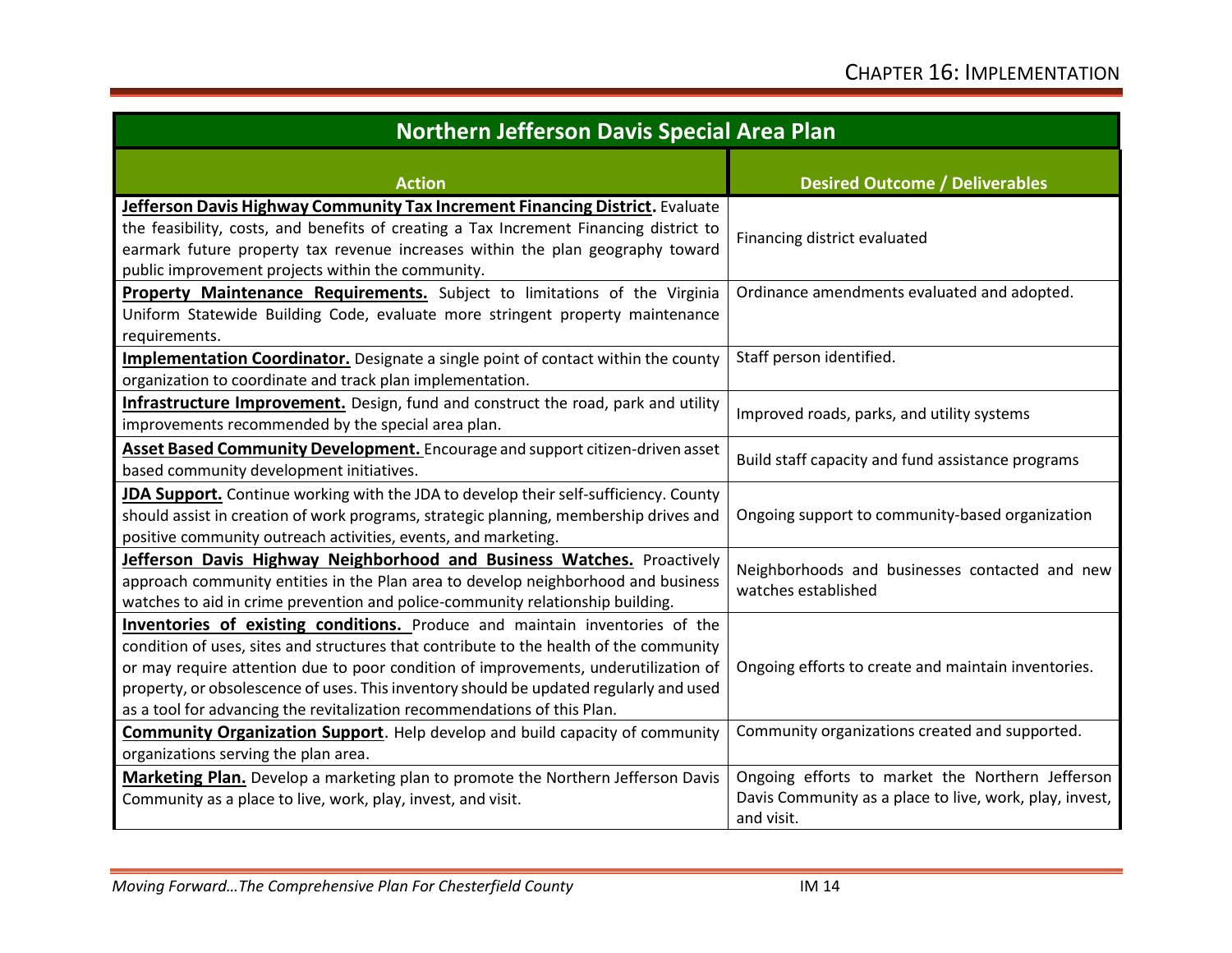| Northern Jefferson Davis Special Area Plan                                                                                                                                                                                                                                                          |                                               |  |  |
|-----------------------------------------------------------------------------------------------------------------------------------------------------------------------------------------------------------------------------------------------------------------------------------------------------|-----------------------------------------------|--|--|
| <b>Action</b>                                                                                                                                                                                                                                                                                       | <b>Desired Outcome / Deliverables</b>         |  |  |
| <b>Falling Creek Bridge &amp; Ironworks Park.</b> Support the efforts of the Falling Creek<br>Ironworks Foundation in the establishment of public/private partnerships to restore<br>the historic Falling Creek Stone Bridge and establish a welcome center at the Falling<br>Creek Ironworks Park. | Bridge restored / welcome center established. |  |  |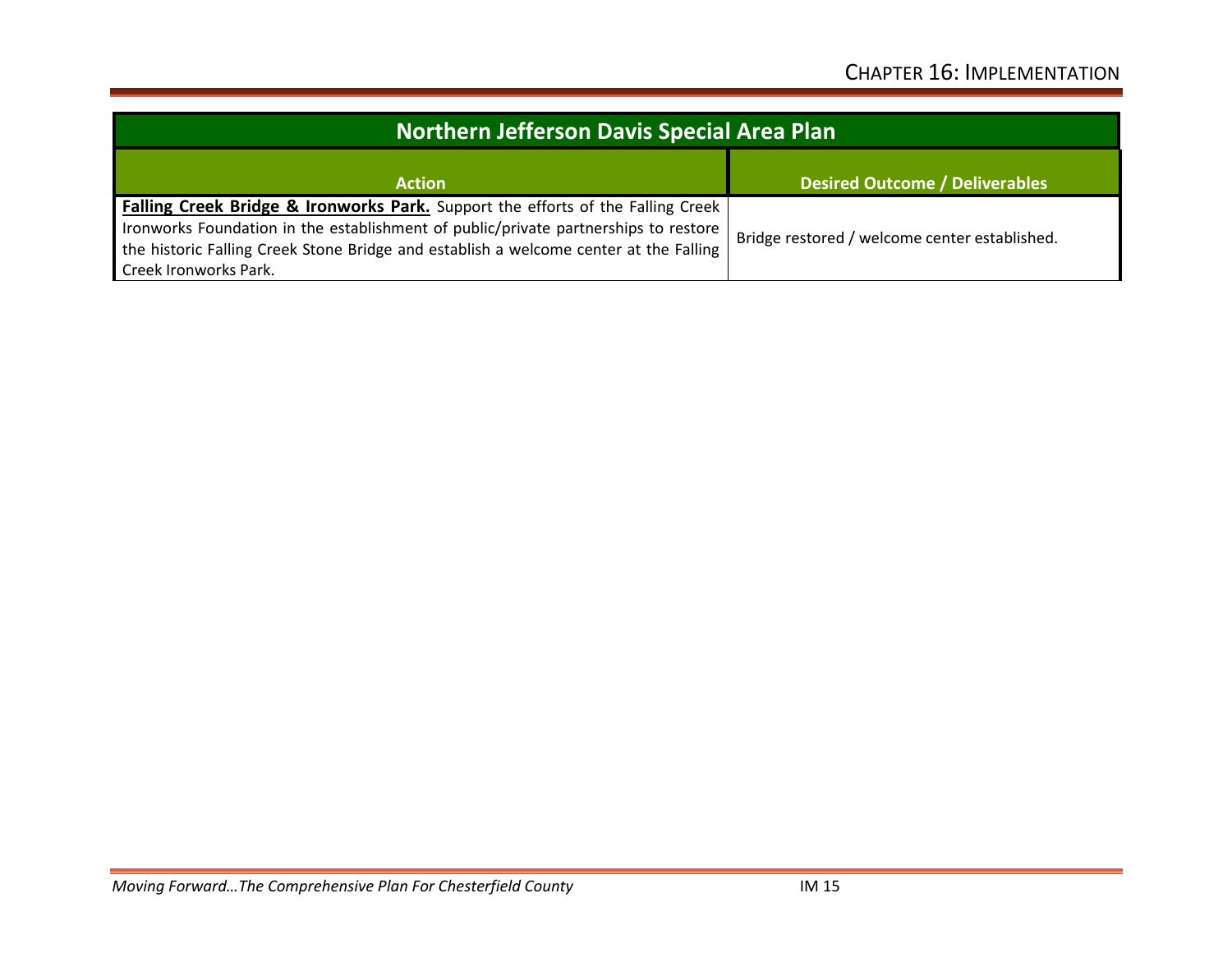| <b>Midlothian Community Special Area Plan</b> |                                                                                                                                                                                                                                                               |                        |  |
|-----------------------------------------------|---------------------------------------------------------------------------------------------------------------------------------------------------------------------------------------------------------------------------------------------------------------|------------------------|--|
| <b>Category</b>                               | <b>General Steps</b>                                                                                                                                                                                                                                          | <b>Department Lead</b> |  |
| <b>Ordinances</b>                             | Design Standards. Adopt new design standards consistent with applicable law<br>that will guide future growth and development as identified in this plan.                                                                                                      | <b>Planning</b>        |  |
|                                               | Landscape Manual. Review and revise the Village of Midlothian Technical<br>Manual to ensure future landscape and streetscaping improvements are<br>consistent with the recommendations of this plan.                                                          | <b>Planning</b>        |  |
| Infrastructure                                | Midlothian Pedestrian and Bicycle Network Improvements. Seek and secure<br>funding to construct the recommended pedestrian and bicycle network.                                                                                                               | Transportation         |  |
|                                               | Midlothian Turnpike, Woolridge Road Intersection Improvement. Seek and<br>secure funding to construct the recommended alternative intersection<br>improvements recommended at the intersection of Midlothian Turnpike and<br>Woolridge Road.                  | Transportation         |  |
|                                               | Midlothian Turnpike Redesign Improvements. Seek and secure funds to<br>construct road improvements along Midlothian Turnpike in the Village Core.<br>Work with VDOT to lower the speed limit to 35 Miles Per Hour for this section<br>of Midlothian Turnpike. | Transportation         |  |
|                                               | Water and Wastewater Extension. Work with property owners in the area to<br>extend the public water and wastewater systems into unserved areas.                                                                                                               | <b>Utilities</b>       |  |
|                                               | Urban Parks. Partner with developers/property owners to include urban parks<br>as community amenities as development proposals are brought forward.                                                                                                           | Parks/Planning         |  |
| <b>Programs</b>                               | Innovation District. Explore opportunities to establish an "Innovation District"<br>within the Village Core to help incentivize the development and uses<br>recommended in this plan.                                                                         | <b>Planning</b>        |  |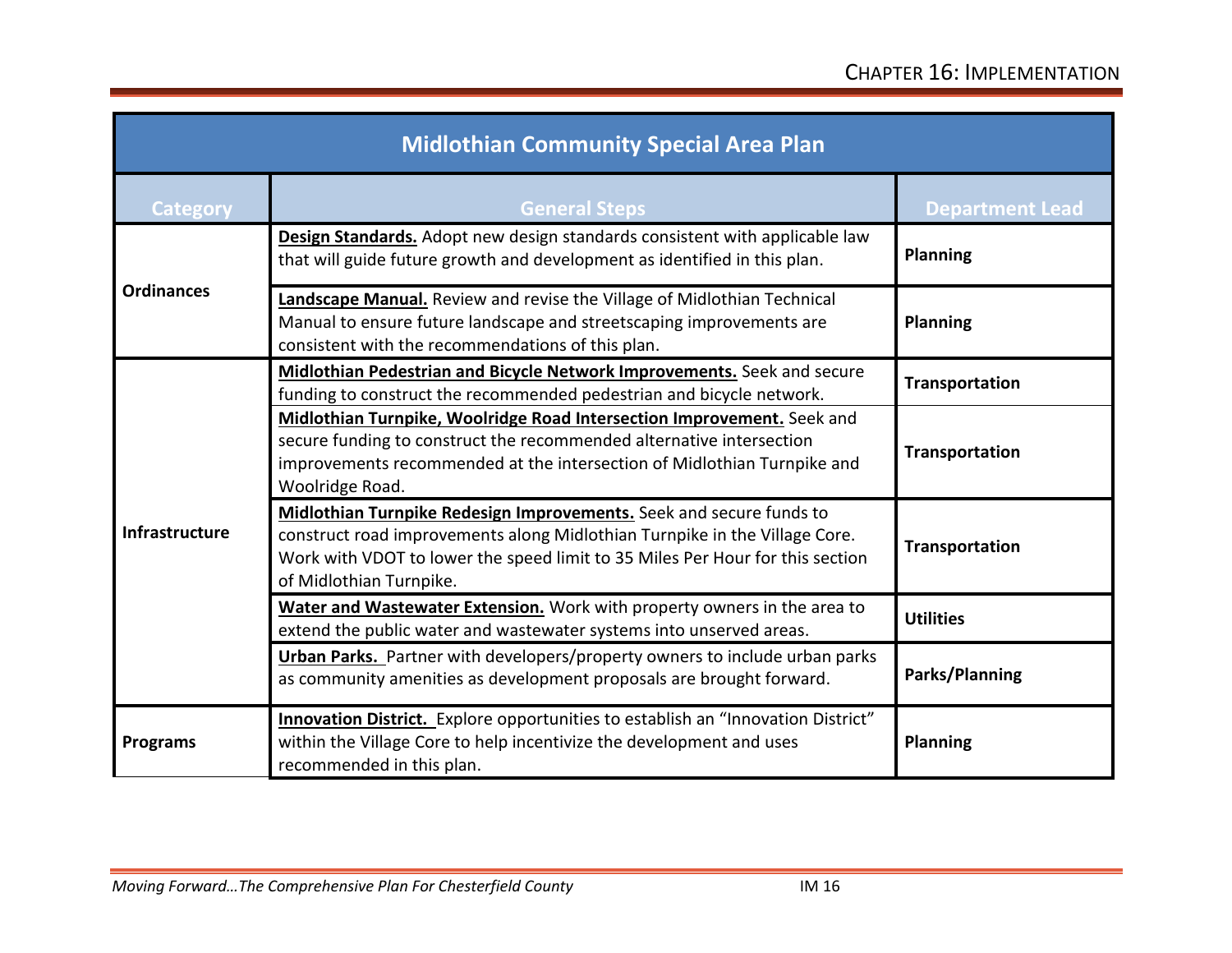|              | <b>Streetscape Maintenance District.</b> Work with area residents and businesses to<br>explore the possibility of establishing a maintenance fund to provide<br>streetscape infrastructure.                                                                                                                                                                                                                  | <b>Community</b><br><b>Enhancement</b> |
|--------------|--------------------------------------------------------------------------------------------------------------------------------------------------------------------------------------------------------------------------------------------------------------------------------------------------------------------------------------------------------------------------------------------------------------|----------------------------------------|
|              | <b>Implementation Committee.</b> Formalize the formation of an Implementation<br>Steering Committee to work on and review implementation items such as<br>ordinances, phasing and prioritization of implementation items, etc. This group<br>would include a broad range of area representatives from community<br>organizations, neighborhood associations, businesses and interested<br>community members. | <b>Planning</b>                        |
| <b>Study</b> | Stormwater Drainage Study. Initiate a comprehensive stormwater<br>management and drainage study to identify potential strategies for addressing<br>stormwater with proposed new and redevelopment projects within the Village<br>Core.                                                                                                                                                                       | <b>Environmental</b><br>Engineering    |
|              | <b>Accessory Dwelling Unit Ordinance Study.</b> Conduct a study on accessory<br>dwelling units (ADUs) that will inform future ordinance amendments and<br>standards.                                                                                                                                                                                                                                         | <b>Planning</b>                        |
|              | High Growth Area Impacts on Schools. Identify strategies and<br>recommendations to anticipate and account for impacts on schools from<br>residential development in the county's high growth areas from Route 360 to<br>the Western Midlothian area.                                                                                                                                                         | <b>Planning &amp; Schools</b>          |
|              | Midlothian Turnpike Corridor Study. Conduct a study provide a comprehensive<br>analysis of the existing conditions and future transportation (bicycle,<br>pedestrian, transit and vehicular) needs based on potential development<br>densities recommended in the plan.                                                                                                                                      | Transportation                         |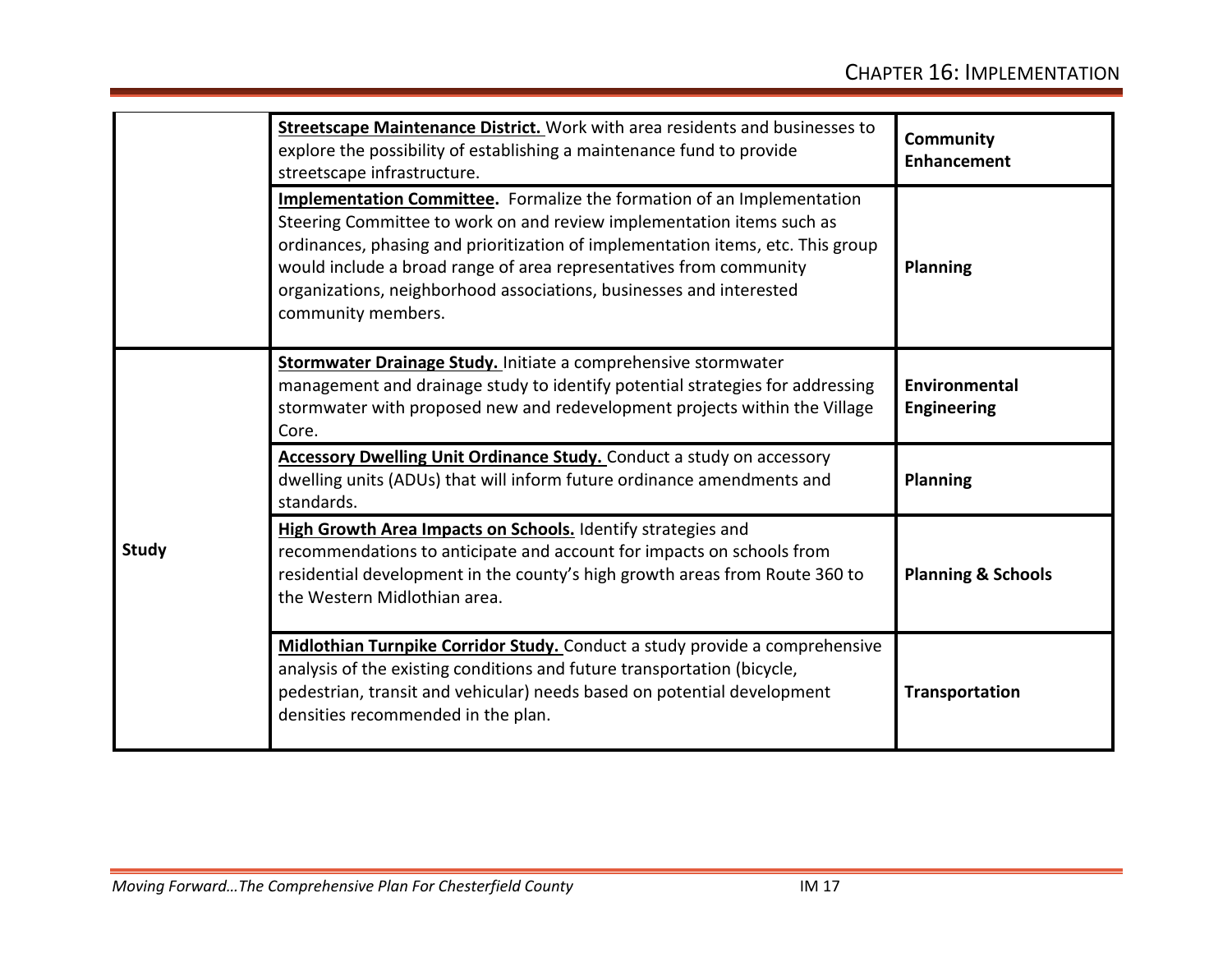| <b>Rockwood Special Focus Area Plan</b>                       |                                                                                                                                                                                                                                                                                                                                                                           |                                    |  |
|---------------------------------------------------------------|---------------------------------------------------------------------------------------------------------------------------------------------------------------------------------------------------------------------------------------------------------------------------------------------------------------------------------------------------------------------------|------------------------------------|--|
| <b>Category</b>                                               | <b>General Steps</b>                                                                                                                                                                                                                                                                                                                                                      | <b>Department Lead</b>             |  |
| <b>County-Initiated</b><br><b>Rezoning</b><br><b>Requests</b> | <b>County-Initiated Rezoning Requests.</b> Redevelopment projects proposed within<br>the Four Quadrants which aggregate multiple parcels and contain a mix of<br>commercial and residential uses or encompass either of the three shopping<br>centers in the Core Area (Oxbridge Square, Rockwood Plaza or Rockwood<br>Square) would be initiated by Chesterfield County. | Planning                           |  |
| <b>Ordinances</b>                                             | <b>Design Standards.</b> Adopt new design standards that will guide future growth and<br>development as identified in this plan. This may be in the form of a Special<br>Design District or Zoning Overlay.                                                                                                                                                               | Planning                           |  |
| Infrastructure                                                | Amberdale Drive (North/South Segment) and Rockwood Park Access Road.<br>Seek and secure funding to construct the recommended road and new park<br>entrance.                                                                                                                                                                                                               | Planning &<br>Parks and Recreation |  |
|                                                               | Crosswalks and Pedestrian Signals. Seek and secure funding for crosswalks at<br>multiple intersections along Hull Street and Courthouse Roads.                                                                                                                                                                                                                            | Planning                           |  |
|                                                               | Horner's Run Trail. Seek and secure funds to develop a segment of the Horner's<br>Run Trail located in the Southwest Quadrant from Courthouse Road to Oxbridge<br>Road.                                                                                                                                                                                                   | Parks and Recreation               |  |
|                                                               | Rockwood Park/Loch Braemar Connector. Conduct study, with input from<br>community, for a trail connection between Rockwood Park and Loch Braemar.                                                                                                                                                                                                                         | Parks and Recreation               |  |
| <b>Other</b>                                                  | Gateway Signage. Seek and secure funds to install gateway signs along Hull<br>Street and Courthouse Roads near the entrances to the Rockwood Special Focus<br>Area.                                                                                                                                                                                                       | <b>Community Enhancement</b>       |  |
|                                                               |                                                                                                                                                                                                                                                                                                                                                                           |                                    |  |